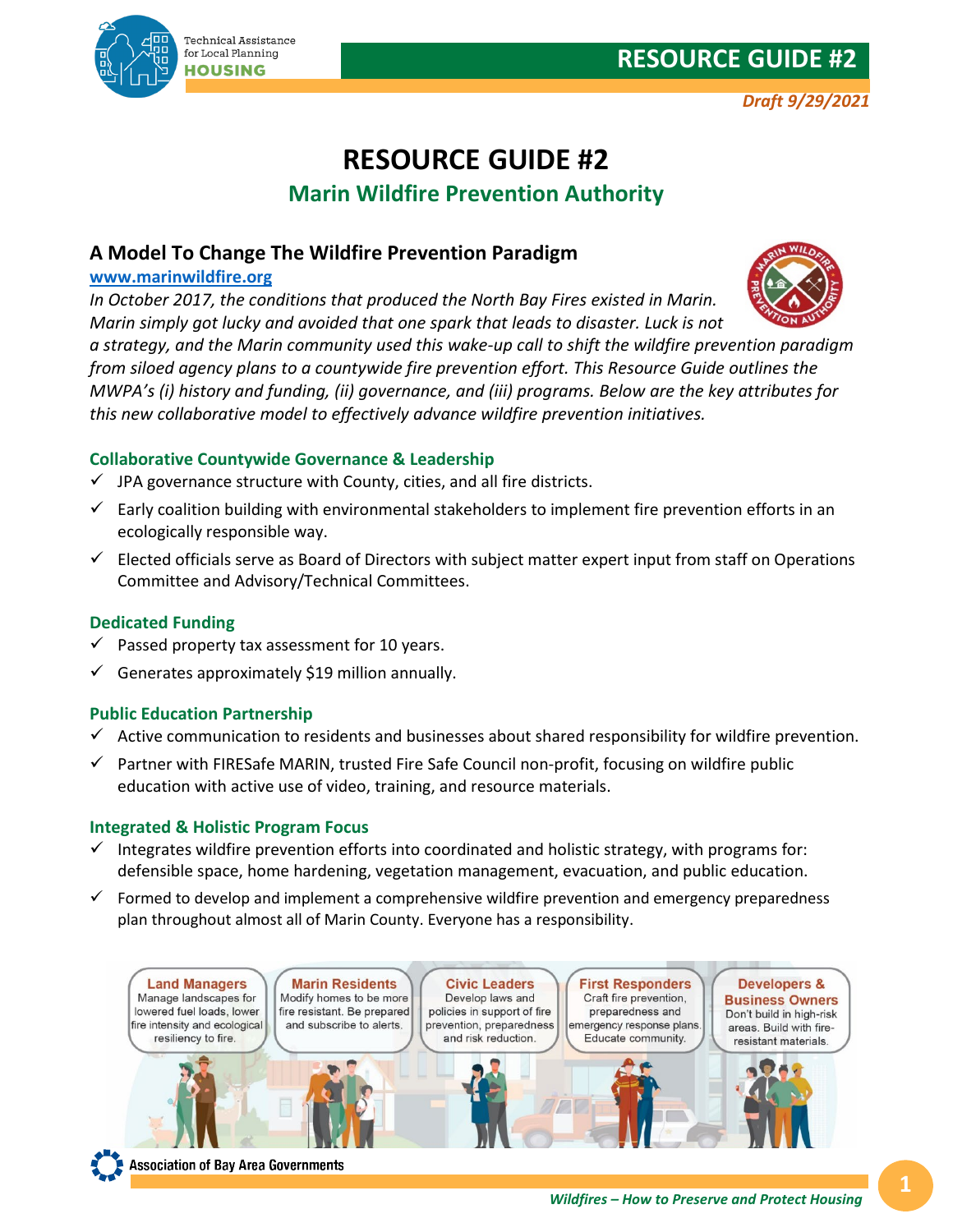

#### **2017 – Launch the Lessons Learned Committee**



In the wake of the 2017 North Bay Fires, the Marin County Board of Supervisors created a "Lessons Learned Committee" with representatives from county government, city/town managers, fire, law enforcement, and land management agencies. The Committee interviewed Sonoma County officials and hosted a public forum to gather community input and preferences. It also inventoried Marin's existing programs and identified gaps within and across agencies.

The Committee's recommendations included the creation of a countywide joint powers authority (JPA) to work on cross-jurisdictional fire prevention projects out of reach of most individual agencies. The recommendation was repeated in a subsequent Grand Jury Report.

#### **2019 – Draft JPA Agreement & Partnerships**

In 2019, a committee of agency executives and staff was convened to draft a joint powers agreement and a tax measure for the 2020 primary ballot. The JPA was proposed to be funded by \$0.10 / square foot parcel tax to generate approximately \$19 million annually. By the end of year, seventeen agencies joined to form the Marin Wildfire Prevention Authority (MWPA) and Measure C was placed before the voters.

Early on there was a recognition of the importance of the environmental community and ecology with the creation of the "Ecologically Sound Practices" partnership. This group was formed before the election and helped with the Measure C campaign. This coalition of environmental stakeholders, fire agencies and the MWPA continues and drives implementation of fire prevention efforts in an ecologically responsible way.

#### **2020 – Voters Approve Funding with Measure C**

With extensive community outreach and education, Measure C passed with 70% of the vote. Measure C provides recurring funding of approximately \$19 million/year for ten years unless renewed by the voters. Measure C revenues are spent in three categories.

- 60% to cross-jurisdictional projects -- wildfire detection & evacuation program improvements, vegetation management/fire hazard reduction, grants management, public education.
- 20% to local agencies for defensible space evaluations and home hardening.



 20% to community-level wildfire prevention mitigation -- enhanced fire patrols for problem areas, additional fire hazard reduction work, evacuation route parking issues.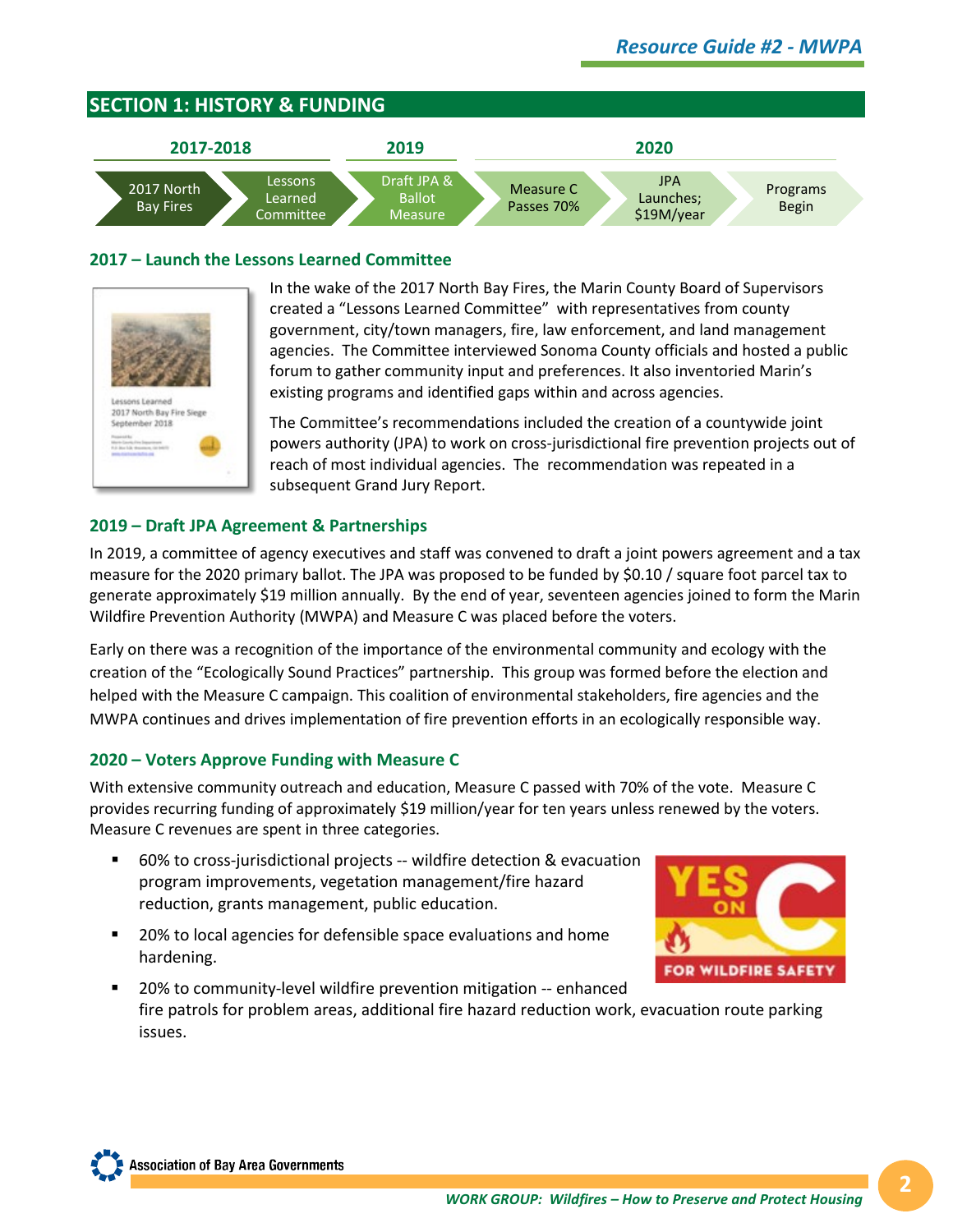# **SECTION 2: JPA LAUNCH – BUILDING THE ORGANIZATION**

The creation of a new countywide organization was built on existing relationships. All fire agencies, cities and towns organizations were included. FIRESAfe Marin, a trusted non-profit already focused on public outreach, education and Firewise communities, was a key partner. A draft JPA was created before Measure C passed and then was formally approved after.

Seventeen of nineteen eligible agencies joined including seven municipalities and the County forming the backbone of the new JPA. The joint powers agreement was drafted with the following tenets: fair representation, informed decision making, thoughtful distribution of resources, and accountability. The agency's Board of Directors is comprised of elected officials from the member agencies. Fair representation is promoted through a weighted voting system that promotes consensus building by preventing blocs of agencies from dominating decisions.

#### **MPWA Governance**

To inform Board votes, items are reviewed by two staff-level committees, an Operations Committee and an Advisory/Technical Committee; these committees consider the costbenefit aspects of the activities funded by MWPA. Key stakeholders, such as regional land managers, participate on committees as nonvoting members. The joint powers agreement also provides for a strong Citizens' Oversight Committee that reviews agency decisions and helps communicate the programs and value of the Authority to the public.

To thoughtfully distribute resources, MWPA is divided into five geographic zones into which MWPA resources are invested as equally as possible. Each zone contains agencies in



proximity to one another that share common fire prevention challenges. An early challenge (and success) has been establishing the infrastructure to support member agencies with differing needs and capacities while developing a shared knowledge base of best practices.



**Association of Bay Area Governments**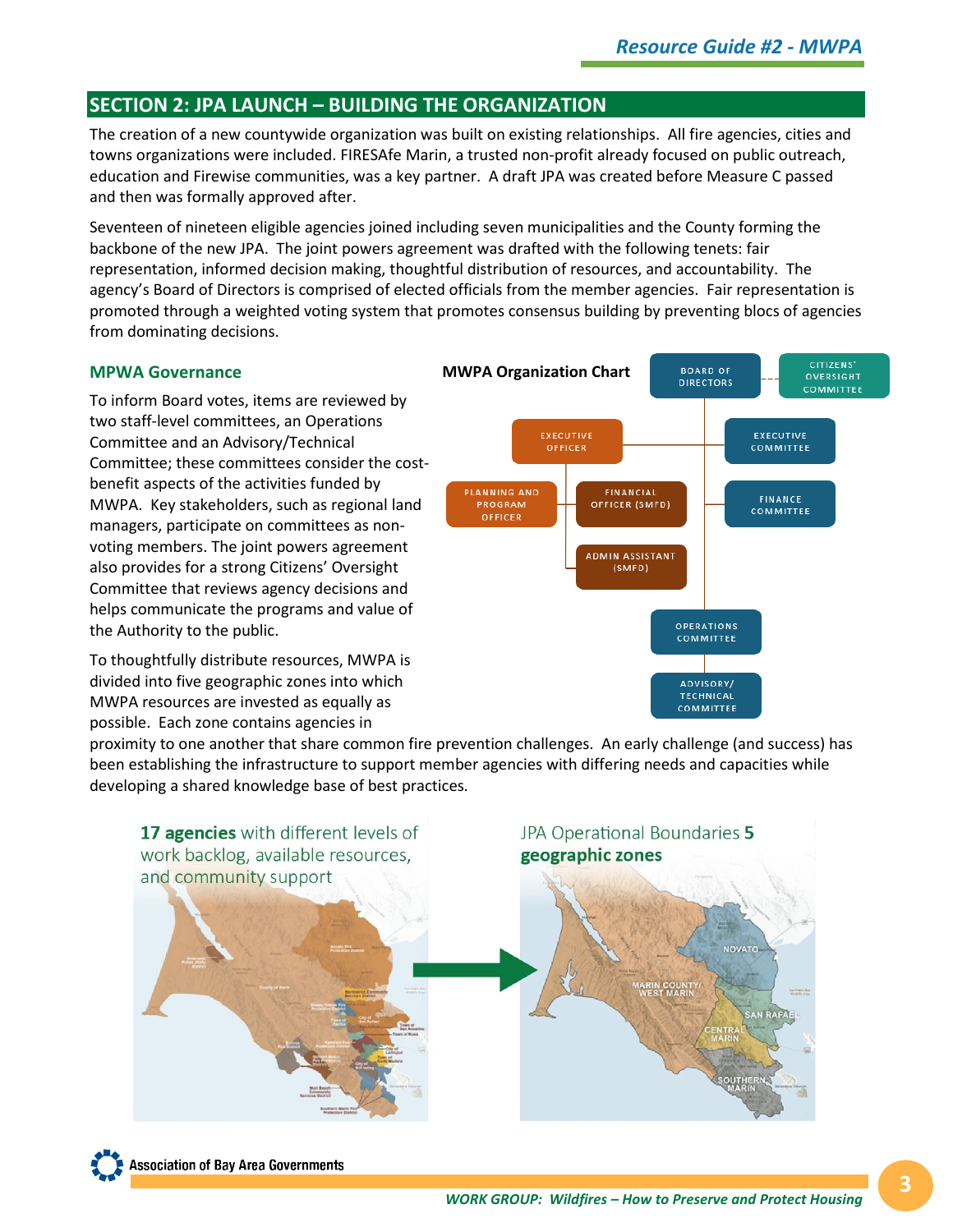# **SECTION 3: PROGRAM OVERVIEW**

*Vegetation Management* -- Through multiple strategies (work crews, goats, contractors and machinery), MWPA funds efforts to reduce fuels and help to ensure implementation of the most cost-effective practices for fuel reduction on an ongoing basis. MWPA is creating shaded fuel breaks along the wildland urban interface boundary. These fuel breaks are designed to slow, or even stop, the spread of an average intensity wildfire. They will decrease the intensity of extreme wildfires so residents can evacuate safely, and firefighters can suppress the fire. MWPA is also working with the land management agencies to perform and coordinate vegetation management projects in open spaces. The vegetation management practices are conducted in an ecologically sound manner, which not only lessens the risk of wildfire, but increases the health of forests and environment.

Much focus of the early core work of MWPA is on environmental compliance for vegetation management. The ability of member agencies to navigate the California Environmental Quality Act (CEQA) varies greatly. By centralizing this work and placing it in the hands of a team of experts, MWPA is preparing compliance documents, best practices guidelines, and training opportunities that will level the playing field and help every member tackle the shared goal of fuel reduction.

*Wildfire Detection & Evacuation Program Improvements --* The MWPA implements safety measures that will improve early wildfire detection, warning and alerts as well as improve disaster evacuation routes for organized evacuations.

*Grants* -- The MWPA provides a local grant program ensuring targeted residents (access and functional needs, seniors, and financially disadvantaged) reduce fire risk of their properties and the greater surrounding community. MWPA is also seeking grants to leverage local investments for wildfire prevention and disaster preparedness programs.

*Public Education* -- The MWPA provides expert information and assistance to help the public reduce risk, prevent wildfires and be prepared for potential wildfires disasters. MWPA provides funding and partners with FIRESafe MARIN to deliver community wildfire outreach programs.

*Defensible Space & Home Hardening Evaluations* -- Funding is allocated to expand and enhance defensible space home evaluations to ensure homes meet fire and building codes, as well as education to reduce the vulnerability of a home. This work could be done by the JPA with a shared service model or by the responsible member fire agency. In 2021, the Central Marin MWPA Zone created a "beta test" of an online reporting tool to better inform residents of requirements, hazards, and suggested mitigation measures identified by inspectors. This evaluation may also determine if the property meets state and local requirements for defensible space. In some cases, failure to correct these issues may result in abatement and/or liens.



Enforcement actions, if necessary, are the responsibility of the local fire department's Fire Prevention Bureau, not the MWPA.

*Defensible Space Chipper Program* -- MWPA and FIRESafe MARIN's launched a curbside pick-up chipping program for residents of Marin County that provides at least one curbside pick-up service for each of the approximately 70 Marin Firewise Sites and two additional days of service to each of the 17 MWPA agencies. The program was managed with software that scheduled reservations, mapped efficient routes, estimated pile size, collected photos of all piles chipped, and generated satisfaction surveys which measured program success and popularity. During the first five months of the program, FIRESafe MARIN made 2,478 curbside pick ups, removed 14,766 cubic yards of biomass, and delivered over 2,500 cubic yards of chipped material for conversion to energy (see [2020 Chipper Report\)](https://65d3cc39-04bd-40b7-9e19-9689d96e72bb.filesusr.com/ugd/ccb1b1_0dede9df3fee4f138fa26bb0ae38c28c.pdf).